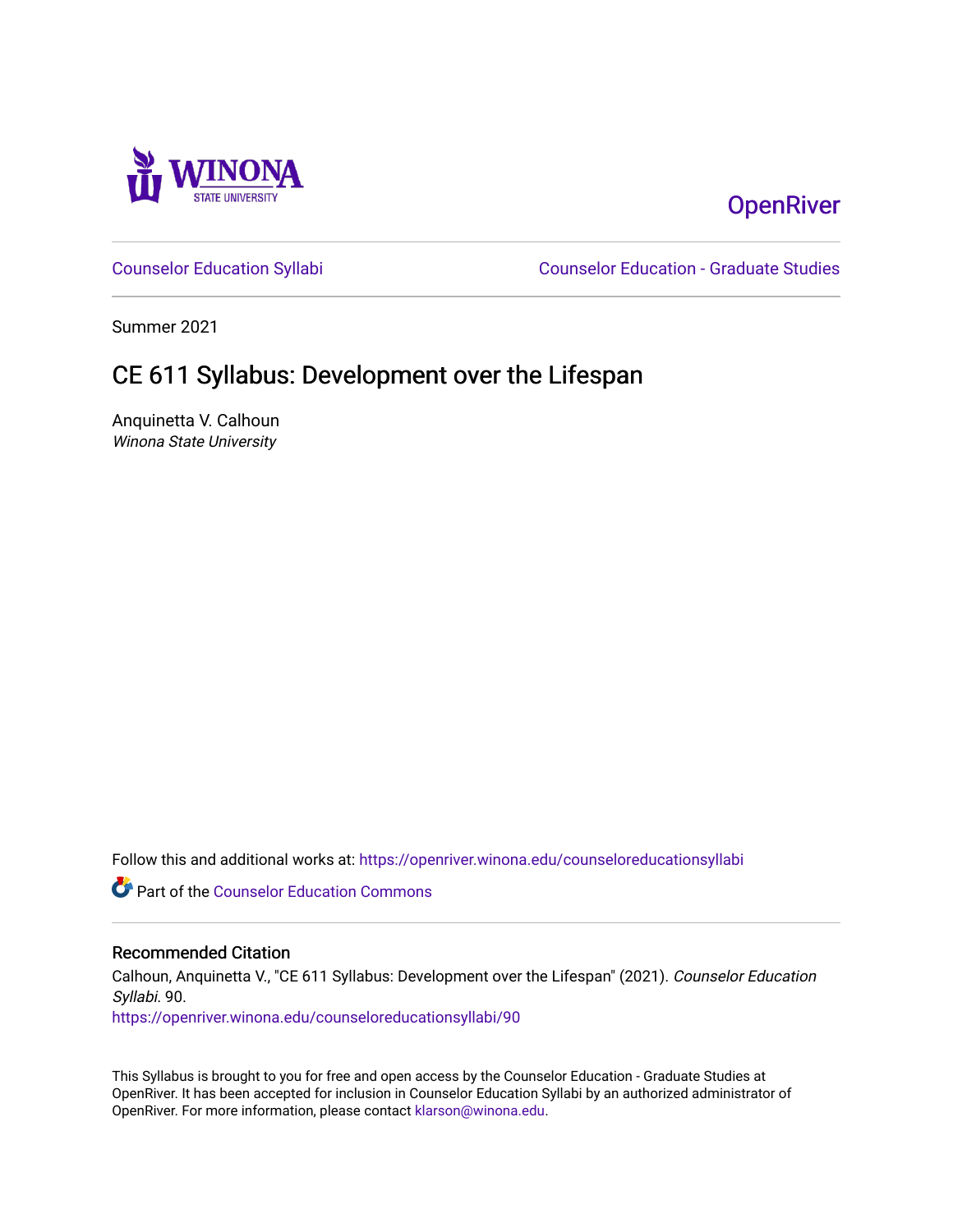| <b>WINONA STATE UNIVERSITY</b><br><b>Counselor Education Department</b><br>CE 611: Development over the Lifespan<br>Semester Hours: 3 |                                                                                                |  |  |  |
|---------------------------------------------------------------------------------------------------------------------------------------|------------------------------------------------------------------------------------------------|--|--|--|
| <b>Course Location</b>                                                                                                                | This course is an asynchronous online course; there are no scheduled on-campus class meetings. |  |  |  |
| Instructor                                                                                                                            | Anquinetta V. Calhoun, Ph.D.                                                                   |  |  |  |
| Instructor<br>E-Mail                                                                                                                  | Email: anquinetta.calhoun@winona.edu;<br>Zoom: https://minnstate.zoom.us/j/4076192192          |  |  |  |
| <b>Program Website</b>                                                                                                                | https://www.winona.edu/counseloreducation/                                                     |  |  |  |
| <b>Instructor Office Location</b>                                                                                                     | 349 Helble Hall, Winona Campus [due to COVID-19 my campus office is closed.]                   |  |  |  |
| <b>Instructor Office Hours</b>                                                                                                        | Mondays, 12:00 N to 4:00 PM, or by appointment                                                 |  |  |  |

# **I. COURSE DESCRIPTION**

The purpose of this course is to promote students' thinking and learning about human growth, adaptation, and change throughout the lifespan. Major theories, issues, eras, and trends in human development will be addressed.

# **II. COURSE PREREQUISITES**

Prerequisites: Grade only.

# **III. COURSE OBJECTIVES**

Class members will:

- 1. Increase their understanding of the basic theories, concepts, and principles of child, adolescent, and adult growth and development.
- 2. Increase their awareness of the assumptions and beliefs, which they themselves have about children, adolescents, adults and the elderly population.
- 3. Enhance their ability to work effectively as a helping person with children, adolescents and adults, aware of individual's needs in each stage of development.
- 4. Increase their understanding of special issues impacting children, adolescents and adults, including gender, sexuality, educational and multicultural issues.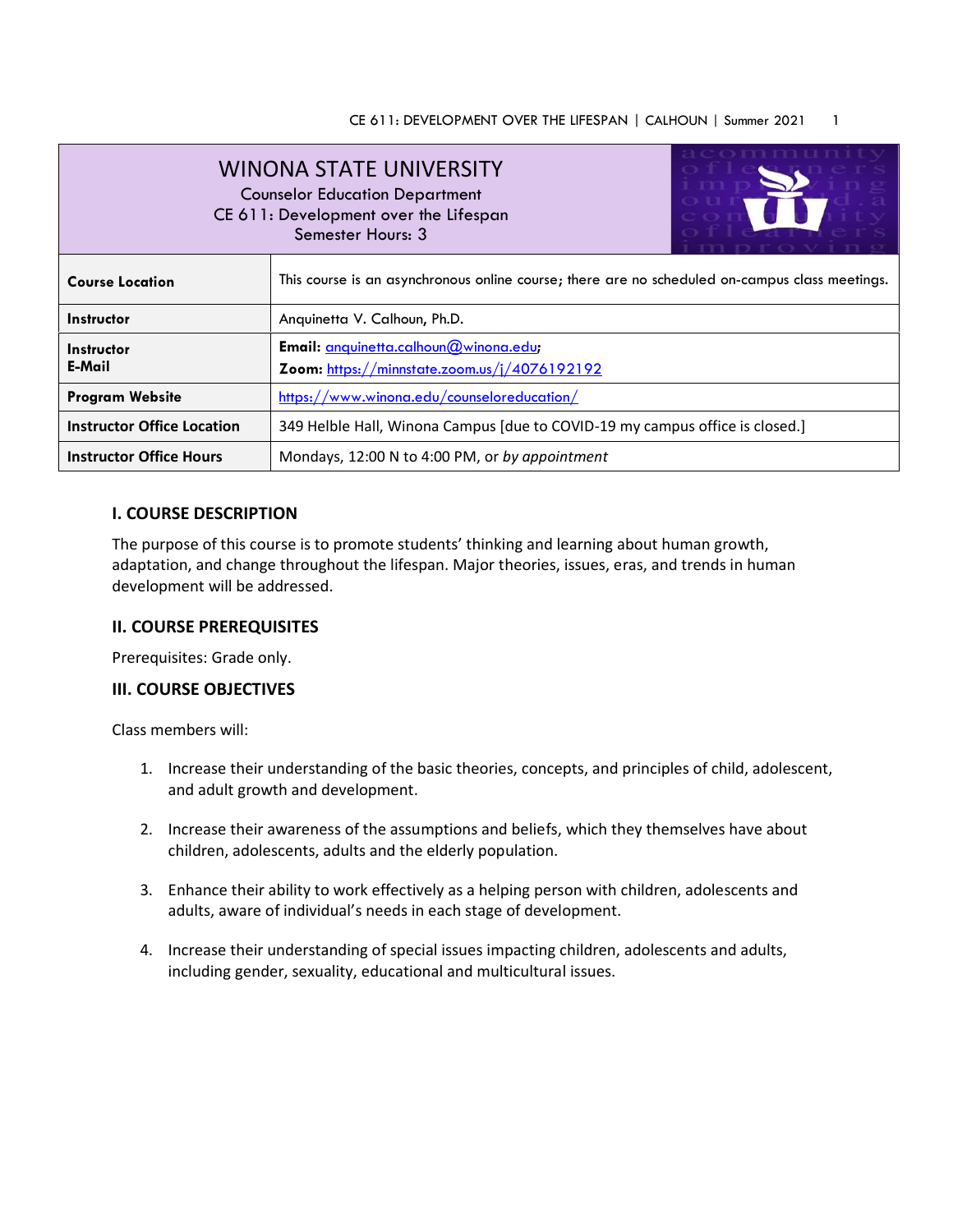#### **IV. COURSE REQUIRED TEXTS, RESEARCH BASE & TECHNOLOGY**

Required Text(s):

Kuther, T.L. (2019). Lifespan Development: Lives in Context ( $2^{nd}$  Edition). Sage Publications, Inc. ISBN: 9781544332277

Lyubomirsky, S. (2013).*The myths of happiness: What should make you happy, but doesn't, what shouldn't make you happy, but boes.* Penguin Books. ISBN-10: 9780143124511 or ISBN-13: 978- 0143124511

Recommended Text:

American Psychological Association. (2019). Publication manual of the American Psychological Association (7th ed.) Author.

Additional materials and resources posted on the related course D2L page.

# **V. COURSE CONTENT AREAS**

This course meets the Council for the identified Accreditation of Counseling and Related Educational Programs (CACREP, 2016) core content standards. Standards for the Clinical Mental Health Counseling, and/or School Counseling content areas are outlined below as well (if applicable). The evaluation methods linked to specific standards for CE 611 are included.

| <b>2016 CACREP STANDARDS</b>                                                                                                         | <b>LOCATION OF EVALUATION</b> |                                    |                    |                                  |
|--------------------------------------------------------------------------------------------------------------------------------------|-------------------------------|------------------------------------|--------------------|----------------------------------|
| <b>CORE</b>                                                                                                                          | <b>Bandura</b><br>Essay       | <b>Book Section</b><br>Assignments | Trauma<br>Research | <b>Happiness</b><br><b>Posts</b> |
| <b>3. HUMAN GROWTH AND DEVELOPMENT</b>                                                                                               |                               |                                    |                    |                                  |
| 3a. Theories of individual and family development across the<br>lifespan.                                                            | x                             | χ                                  | x                  |                                  |
| 3b. Theories of learning.                                                                                                            | x                             | χ                                  |                    |                                  |
| 3c. Theories of normal and abnormal personality development.                                                                         |                               | x                                  | x                  |                                  |
| 3e. Biological, neurological, and physiological factors that affect<br>human development, functioning, and behavior.                 | x                             | X                                  | χ                  |                                  |
| 3f. Systemic and environmental factors that affect human<br>development, functioning, and behavior.                                  | x                             | x                                  | χ                  |                                  |
| 31. Ethical and culturally relevant strategies for promoting resilience<br>and optimum development and wellness across the lifespan. |                               | χ                                  | x                  | x                                |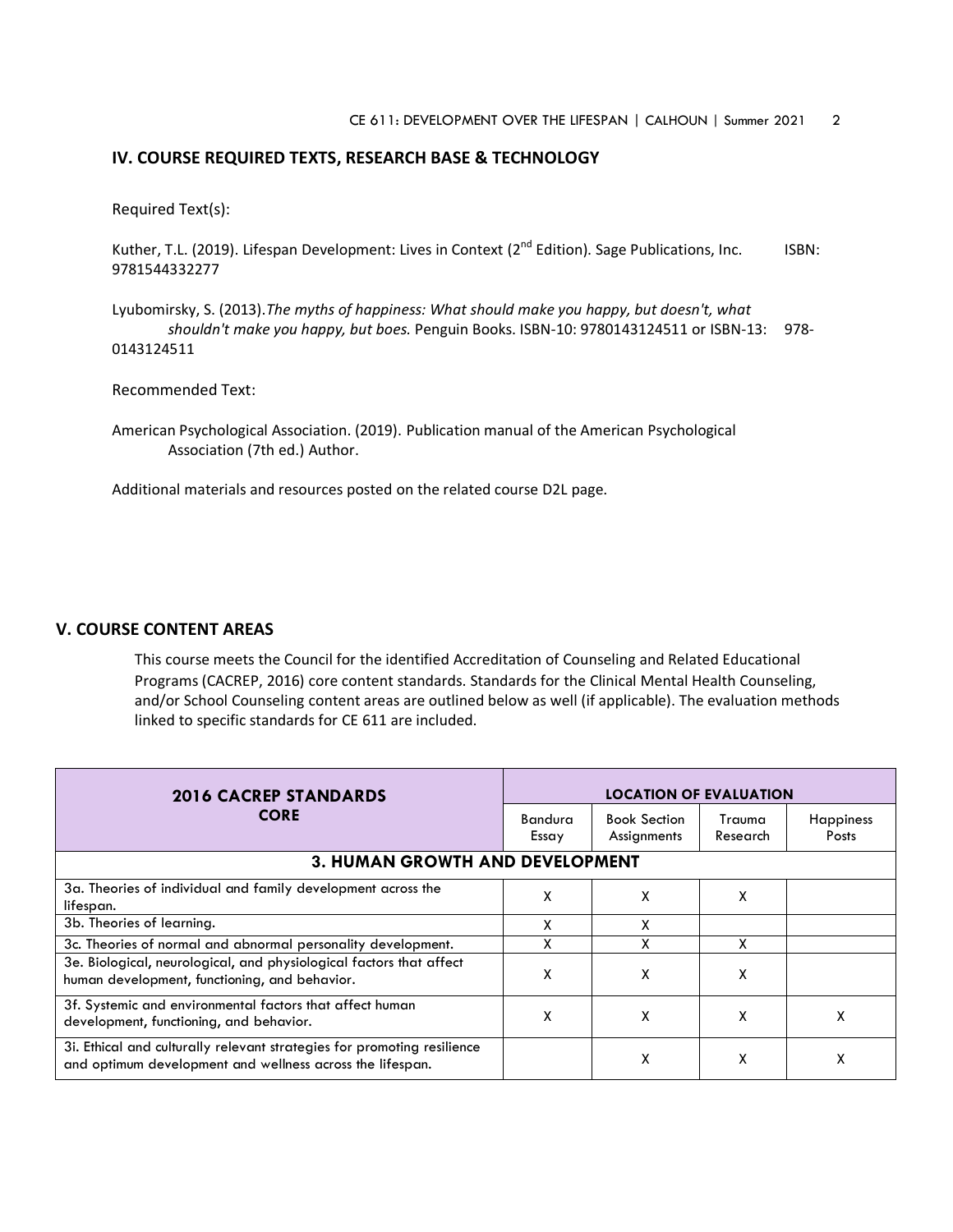| <b>2016 CACREP STANDARDS</b>                                                    | <b>LOCATION OF EVALUATION</b> |                                    |                    |                    |
|---------------------------------------------------------------------------------|-------------------------------|------------------------------------|--------------------|--------------------|
| <b>CLINICAL MENTAL HEALTH COUNSELING</b>                                        | Bandura                       | <b>Book Section</b>                | Trauma             | <b>Happiness</b>   |
|                                                                                 | Essay                         | Assignments                        | Research           | Posts              |
| <b>2. CONTEXTUAL DIMENSIONS</b>                                                 |                               |                                    |                    |                    |
| 2f. Impact of crisis and trauma on individuals with mental health<br>diagnoses. |                               | χ                                  | X                  |                    |
|                                                                                 | <b>LOCATION OF EVALUATION</b> |                                    |                    |                    |
| <b>2016 CACREP STANDARDS</b>                                                    |                               |                                    |                    |                    |
| <b>SCHOOL COUNSELING</b>                                                        | <b>Bandura</b><br>Essay       | <b>Book Section</b><br>Assignments | Trauma<br>Research | Happiness<br>Posts |
| <b>2. CONTEXTUAL DIMENSIONS</b>                                                 |                               |                                    |                    |                    |

# **VI. METHODS OF INSTRUCTION**

The instructor will employ a variety of instructional methods to facilitate student learning including:

D2L online course format, discussion posts, electronic communication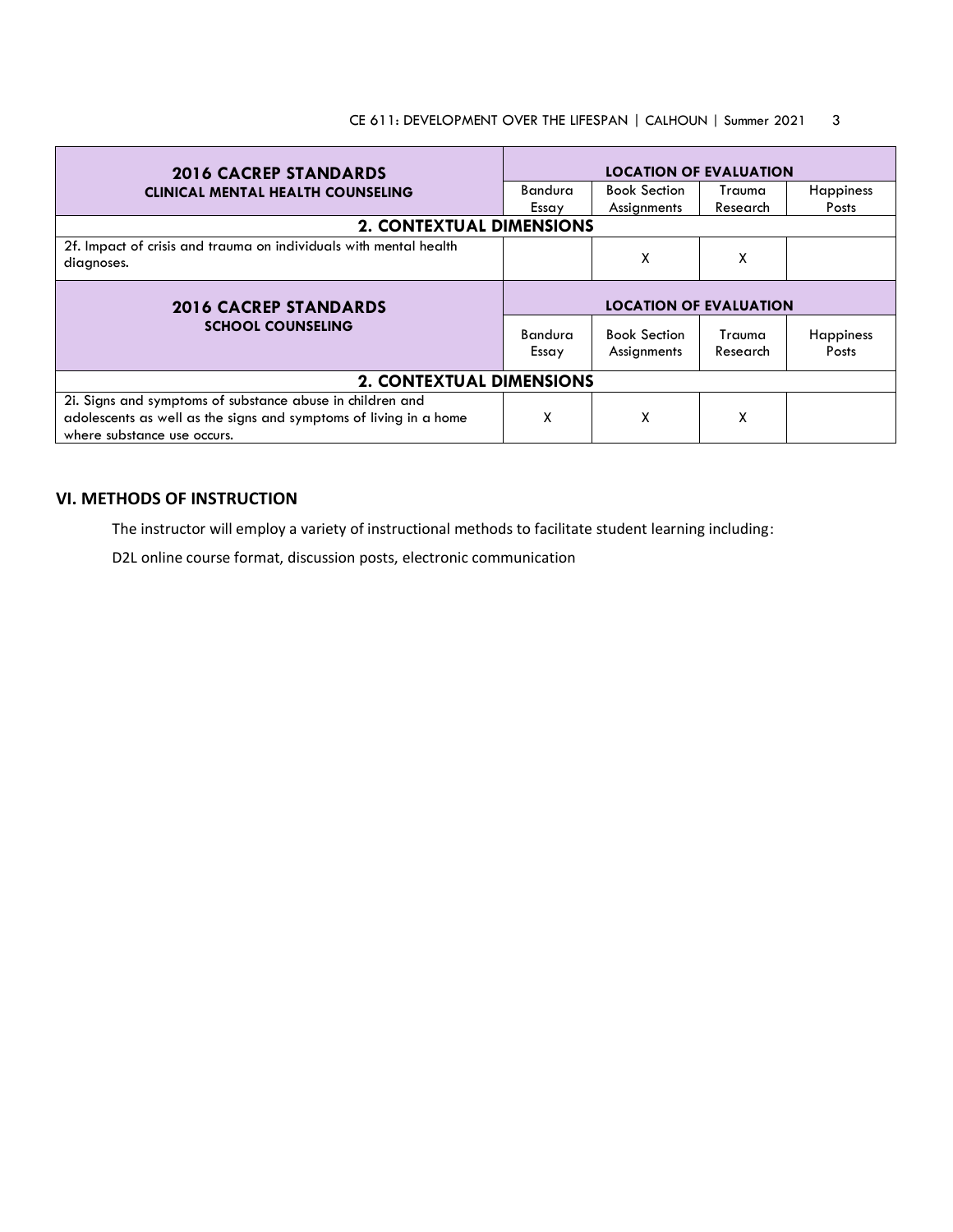# **VII. COURSE EVALUATION METHODS**

| Course<br>Obj. | Assignment                          | <b>CACREP</b><br><b>Standards Assessed</b> | Due Date                                       | <b>Points</b> |
|----------------|-------------------------------------|--------------------------------------------|------------------------------------------------|---------------|
| $1 - 4$        | Bandura Essay                       | 3a, 3b, 3c, 3e, 3f, 2i                     | June 21                                        | 22            |
| $1 - 4$        | <b>Textbook Section Assignments</b> | 3a, 3b, 3c, 3e, 3f, 3i, 2f,<br>2i          | July 19                                        | 27            |
| $3 - 4$        | Trauma Research Paper               | 3a, 3c, 3e, 3f, 3i, 2f, 2i                 | Topic approved: June 14;<br>Paper Due: July 31 | 30            |
| $1 - 4$        | <b>Happiness Discussion Posts</b>   | 3f, 3i                                     | June 7, July 5 & July 26                       | 21            |
|                |                                     |                                            |                                                | 100           |

# A. Grading for Course

#### Grade Scale

This course is graded on the following 10-point scale:

100-90: A

89-80: B

- 79-70: C
- 69-60: D

Below 60: F

#### **Assignments**

- 1. Bandura Essay (22%)
- 2. Textbook Section Assignments on each Kuther text section (27%)
- 3. Erikson's Developmental Stage and Trauma Research Paper (30%)
- 4. Happiness Discussion Posts (21%)

### **\*\*Late work will not be accepted for any reason.\*\***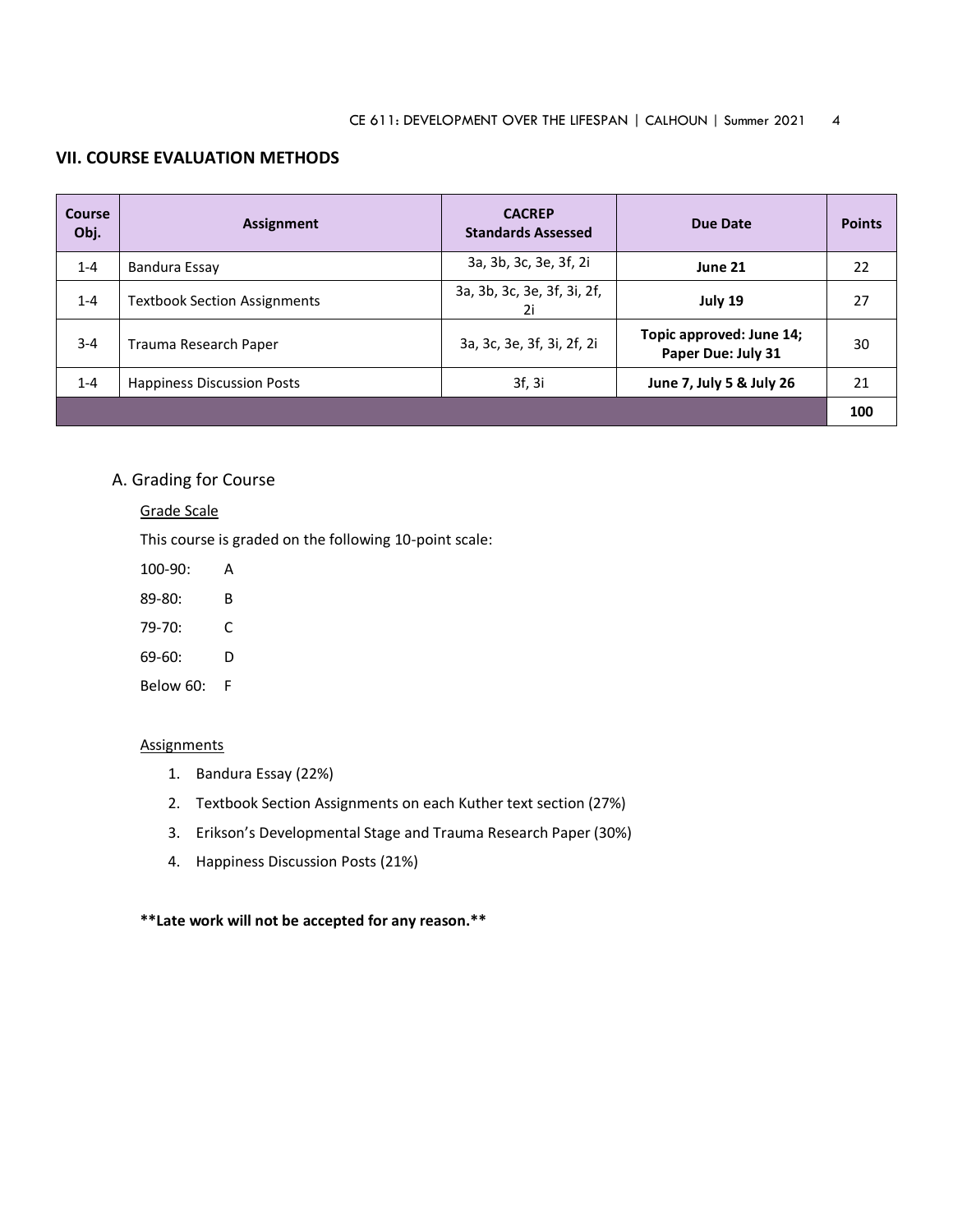#### B. Description of Assignments

#### Assignment #1: BANDURA ESSAY

Students will study Bandura's theory via the course text and other sources (journal articles, online resources, videos, films, etc.). You will cite these sources (using APA-7 style) when develop your essay (see number of required citations below).

Bandura's theory proposes that we learn social behaviors and personal values by observation. According to Bandura, we learn behaviors, ideas, beliefs, life values and attitudes by watching other people via personal life experiences, electronic means and audio/visual media. In particular, the media has a huge impact on what we learn about life, relationships, jobs, money, values, lifestyles, etc., and how we integrate information we receive from the media within our own identity development.

The following assignment encourages students to study Bandura's theory in the context of self-exploration and "test" the theory based on the student's reflections about their own development:

- Students will select from their own media viewing OR from their own community of family, social network, animals, spiritual practices, and apply Bandura's theory in their own self-examination of their identity development. Students should reflect on their most common and repetitive experiences with social media OR community (Twitter, Insta, TikTok, other apps and internet sites, group experiences with hobbies, parenting, etc.), dramatic arts media (TV, movies, streaming services, etc.). For example, if you watch a lot of liberal late-night shows, and you notice your political views are of a "left-wing" nature, you might surmise that watching this program impacts and reinforces how you see the world of politics. For example, if you watch the History Channel and notice that you value perceiving your experiences in the context of a particular time in history, you might suppose that viewing programs about historical events provides for you a way to look at your own experiences in the context of world or current events. For example, if you grew up in a community close to nature and learned about behavior from watching animals, you will have learned values modeled from those animals and apply them to your own life.
- Students should include comments in their essay regarding their agreement/non-agreement with Bandura based on their own research and self-examination. Since this assignment involves selfexamination of a personal nature, students are encouraged to share only what they feel comfortable sharing with the instructor.

**Please develop your essay to focus on the assignment criteria (outlined above) in five well-developed paragraphs of at least 300 words each (1500 word essay) and citing at least five (5) scholarly sources**. Assignment must completed by 11:59pm, June 21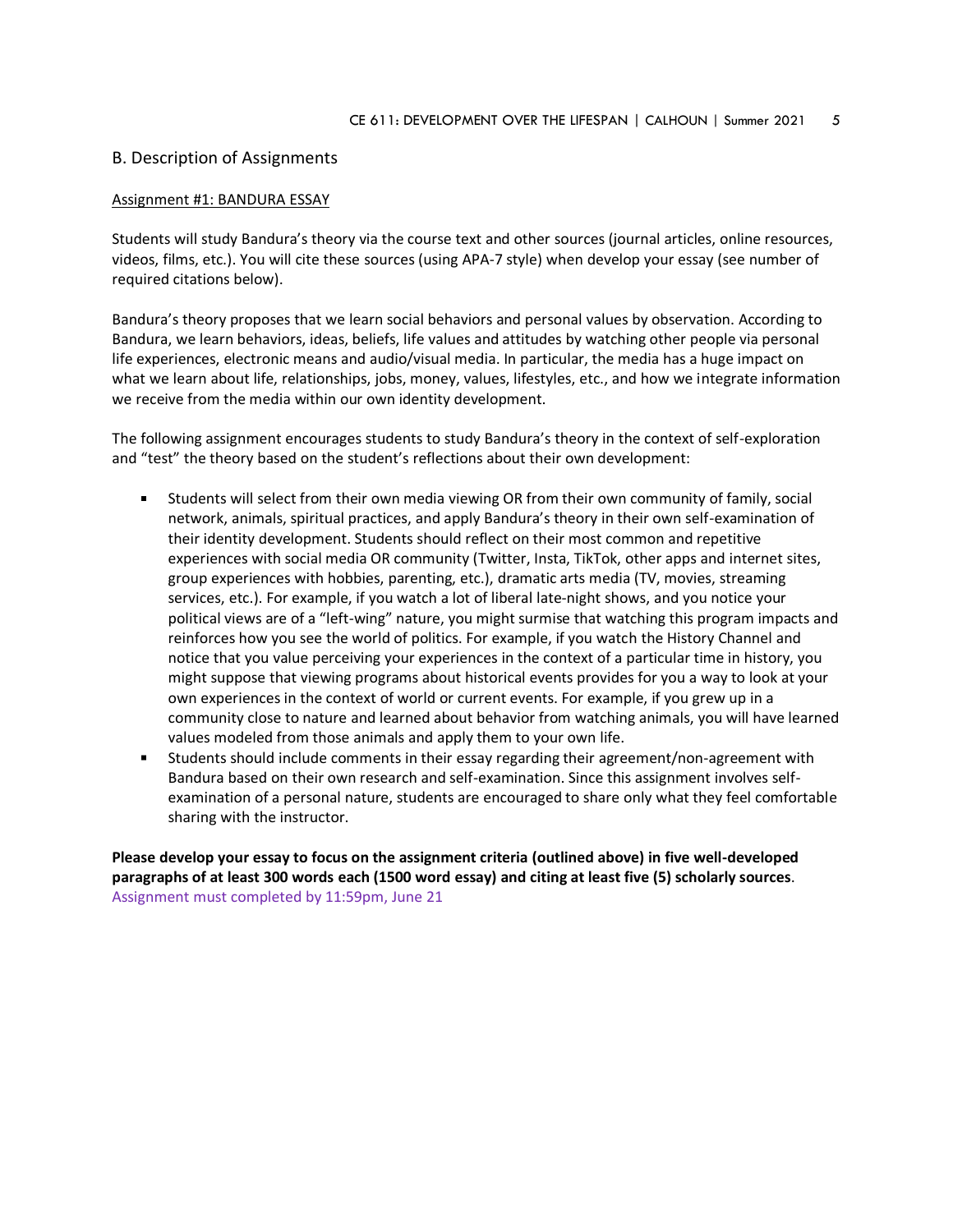# **BANDURA ESSAY RUBRIC**

| Grade       | <b>Description</b>                                                                                    |
|-------------|-------------------------------------------------------------------------------------------------------|
| $20 - 22$   | minimum of five well-developed paragraphs of at least 300 words with a<br>٠                           |
| points      | minimum of five (5) citations/references APA-7 style                                                  |
|             | complex thinking skills utilized, and material synthesized in essay form<br>٠                         |
|             | clear and concise organization of discussion<br>$\blacksquare$                                        |
|             | assignment criteria addressed extremely well<br>$\blacksquare$                                        |
| $17 - 20$   | minimum of five well-developed paragraphs of at least 300 words with a<br>٠                           |
| points      | minimum of 5 citations/references APA-7 style                                                         |
|             | complex thinking skills adequately utilized, and material adequately synthesized in<br>$\blacksquare$ |
|             | essay form                                                                                            |
|             | clear and concise organization of discussion<br>п                                                     |
|             | assignment criteria addressed adequately<br>٠                                                         |
| $15 - 17$   | fewer than five paragraphs with fewer than 300 words with a fewer than of 5<br>$\blacksquare$         |
| points      | citations/references APA-7 style                                                                      |
|             | complex thinking skills fairly well utilized, and material fairly well synthesized in<br>п            |
|             | essay form                                                                                            |
|             | adequate organization of discussion<br>٠                                                              |
|             | assignment criteria addressed somewhat<br>٠                                                           |
| 14 or fewer | fewer than five paragraphs with fewer than 300 words with a fewer than of 5<br>٠                      |
| points      | citations/references APA-7 style                                                                      |
|             | complex thinking skills not utilized, and material not synthesized in essay form<br>٠                 |
|             | poor organization of discussion<br>٠                                                                  |
|             | assignment criteria not at all addressed                                                              |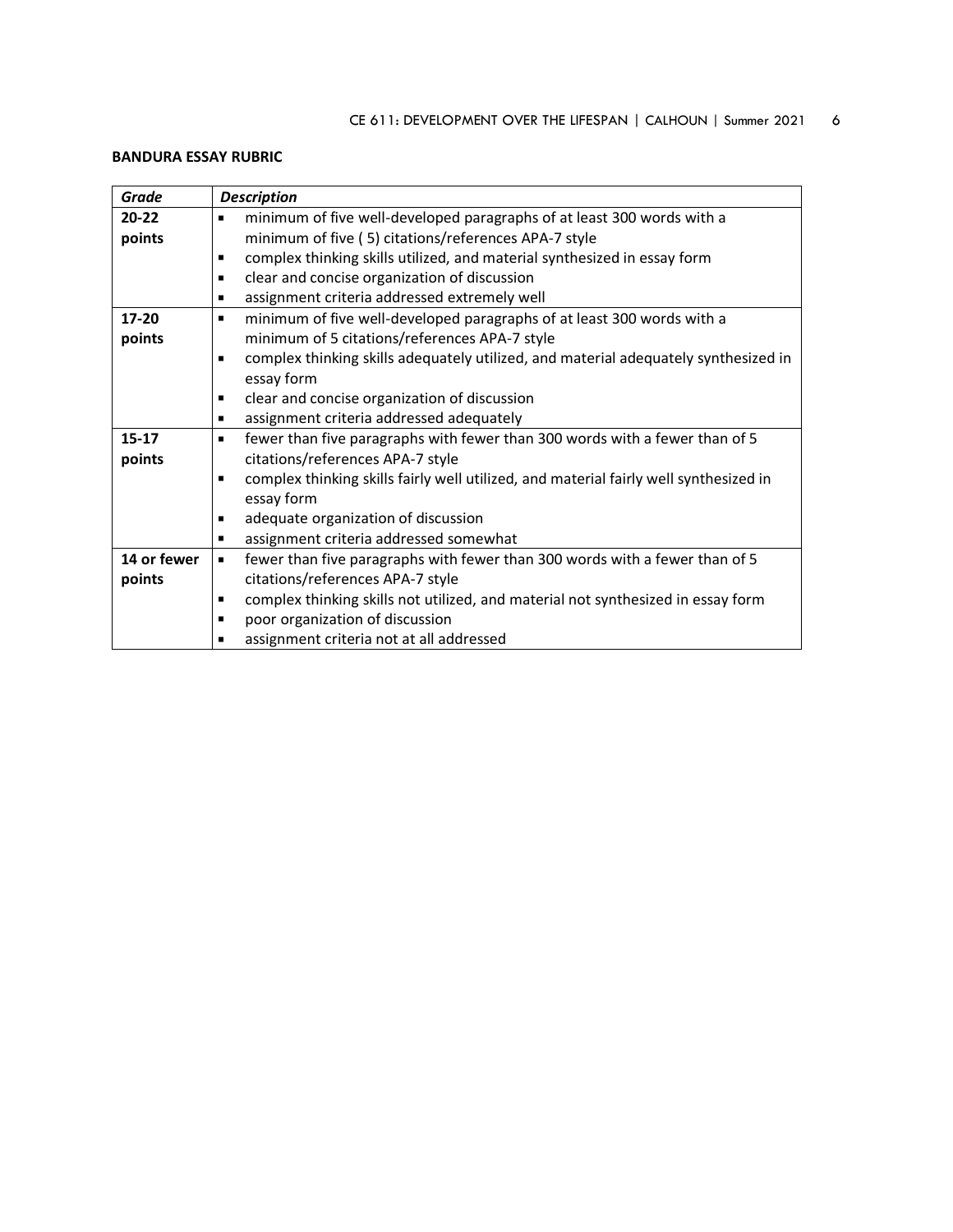#### Assignment #2: TEXTBOOK SECTION ASSIGNMENTS

NINE (9) personal statements are required for this assignment: one statement for each textbook section. Students will respond to each section question with a scholarly and well-developed answer. Citations in-text and references to your resources are required (minimum 1/one citation per post). Adherence to APA-7 style is also required. Additional personal reactions and opinions are welcomed.

**Students may work their way through the personal statement assignments at their own pace.** Each post is worth three (3) points. All statements should be completed by July 19, 11:59

| Grade        | <b>Description</b>                                                        |  |
|--------------|---------------------------------------------------------------------------|--|
| $25 - 27$    | a minimum of 200 words written<br>٠                                       |  |
| points total | a minimum of one original statement per section discussion<br>٠           |  |
|              | complex thinking skills utilized<br>٠                                     |  |
|              | section question answered<br>٠                                            |  |
|              | clear and concise organization of discussion<br>$\blacksquare$            |  |
|              | proper APA-7 style<br>п                                                   |  |
| $23 - 25$    | a minimum of 200 words written<br>٠                                       |  |
| points total | a minimum of one original statement per section discussion<br>п           |  |
|              | complex thinking skills utilized<br>$\blacksquare$                        |  |
|              | section question answered adequately<br>п                                 |  |
|              | mostly clear and concise organization of discussion<br>п                  |  |
|              | proper APA-7 style<br>٠                                                   |  |
| $20 - 23$    | a minimum of 200 words written<br>п                                       |  |
| points total | a minimum of one original statement per section discussion<br>ш           |  |
|              | complex thinking skills utilized adequately<br>٠                          |  |
|              | section question answered somewhat<br>$\blacksquare$                      |  |
|              | adequately clear and concise organization of discussion<br>$\blacksquare$ |  |
|              | proper APA-7 style<br>п                                                   |  |
| 19 or fewer  | a minimum of 200 words written<br>٠                                       |  |
| points       | a minimum of one original statement per section discussion<br>п           |  |
|              | complex thinking skills not utilized<br>$\blacksquare$                    |  |
|              | section question not fully answered<br>$\blacksquare$                     |  |
|              | weak organization of discussion<br>п                                      |  |
|              | improper APA-7 style                                                      |  |

#### **TEXTBOOK CHAPTER STATEMENT RUBRIC**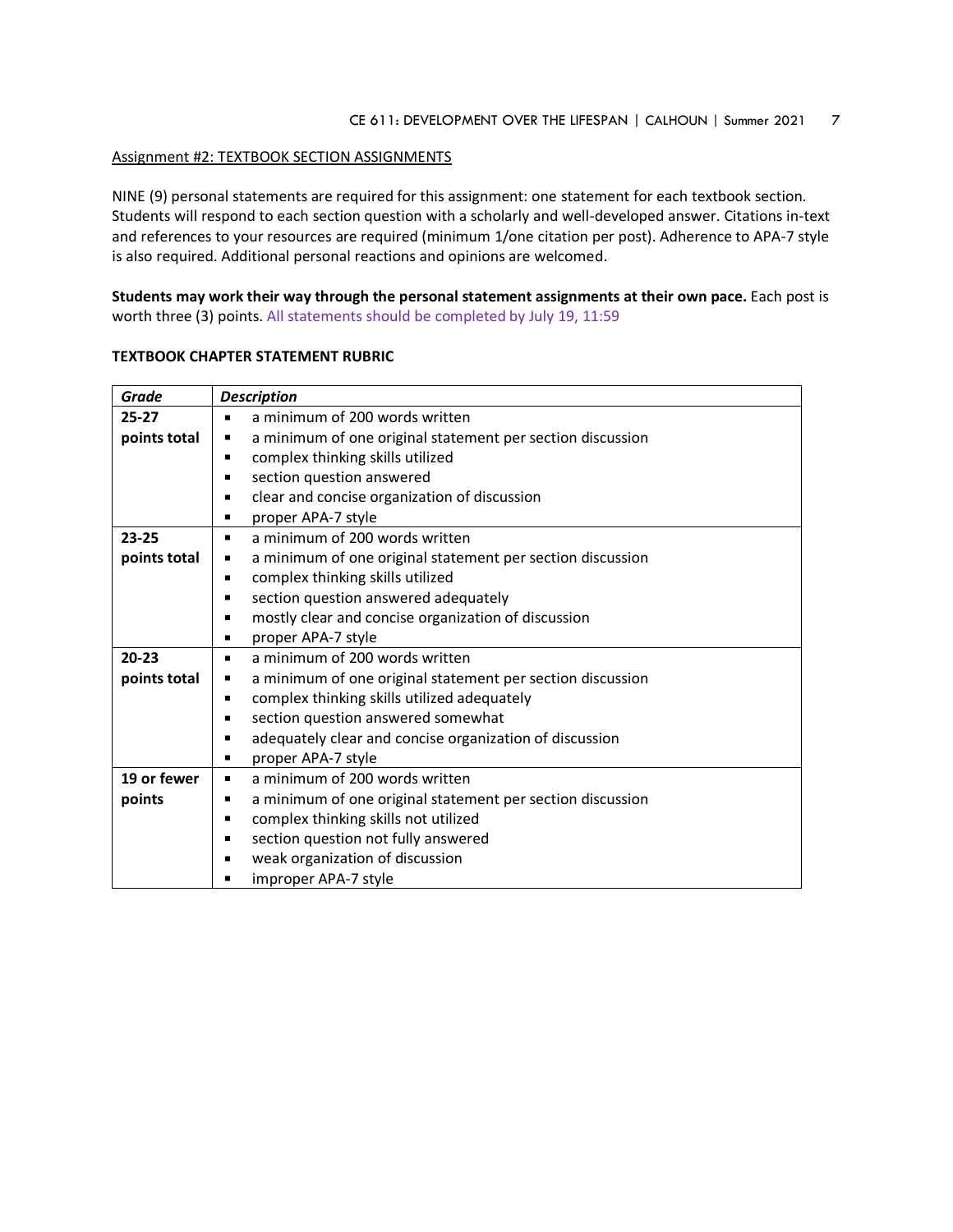#### Assignment #3: DEVELOPMENTAL STAGE AND TRAUMA RESEARCH PAPER

Current researchers of human development are learning that trauma plays a much more important role than thought previously in terms of healthy identity development and coping skills. In fact, much of the *DSM 5th* edition revisions included considerations about the link between traumatic experiences and the development of psychological disorders, symptoms, and associated life issues.

This assignment will provide an opportunity to study Erikson's developmental theory and explore the potential impact of a traumatic topic approved by the instructor on the psychosocial development at a specific stage (an age of your choosing) of development. Students should complete an APA-7 style paper on your choice of one of Erikson's psychosocial developmental stages (Trust vs Mistrust, Autonomy vs Shame and Doubt, Initiative vs Guilt, Industry vs Inferiority, Identity vs Role Confusion, Intimacy vs Isolation, Generativity vs Stagnation, Integrity vs Despair) and the potential effects of a selected approved traumatic topic on healthy development (e.g. death of a loved one, sexual abuse, natural disaster, loss of a loved one at an early age, etc.).

Students must study Erikson's theory in at least five (5) scholarly resources (including the course text) and do extensive research on their chosen topic of a traumatic experience in at least five (5) additional scholarly sources (for a total of 10 scholarly references). Discussion about the impact of selected trauma on the development of someone in the chosen stage of development will be written from the student's ideas and beliefs as a result of a thorough review of professional literature. Note: this is not an assignment for personal disclosure about the student's personal experiences. The chosen topic of a traumatic experience should be based on students' future work or interest with clients/students. Topic Approval date: June 14, 11:59pm; Paper DUE: July 31, 11:59pm

| Grade     | <b>Description</b>                                           |  |  |
|-----------|--------------------------------------------------------------|--|--|
| 28-30     | paper length minimum of 12 double-space, 12-point font pages |  |  |
| points    | all aspects of assignment addressed and discussed            |  |  |
|           | complex thinking skills utilized                             |  |  |
|           | clear and concise organization of discussion                 |  |  |
|           | perfect APA-7 format                                         |  |  |
|           | minimum 10 references                                        |  |  |
| $25 - 27$ | paper length minimum of 12 double-space, 12-point font pages |  |  |
| points    | most aspects of assignment addressed and discussed<br>п      |  |  |
|           | complex thinking skills utilized                             |  |  |
|           | adequate organization of discussion                          |  |  |
|           | mostly correct APA-7 format<br>٠                             |  |  |
|           | minimum 10 references                                        |  |  |
| $21 - 24$ | paper length minimum of 12 double-space, 12-point font pages |  |  |
| points    | 70% or more assignment criteria addressed                    |  |  |
|           | poor organization of discussion                              |  |  |
|           | somewhat correct APA-7 format                                |  |  |
|           | fewer than 10 references                                     |  |  |
| $20$ or   | paper length fewer than 12 double-space, 12-point font pages |  |  |
| fewer     | 70% or less assignment criteria addressed<br>п               |  |  |

#### **TRAUMA RESEARCH PAPER**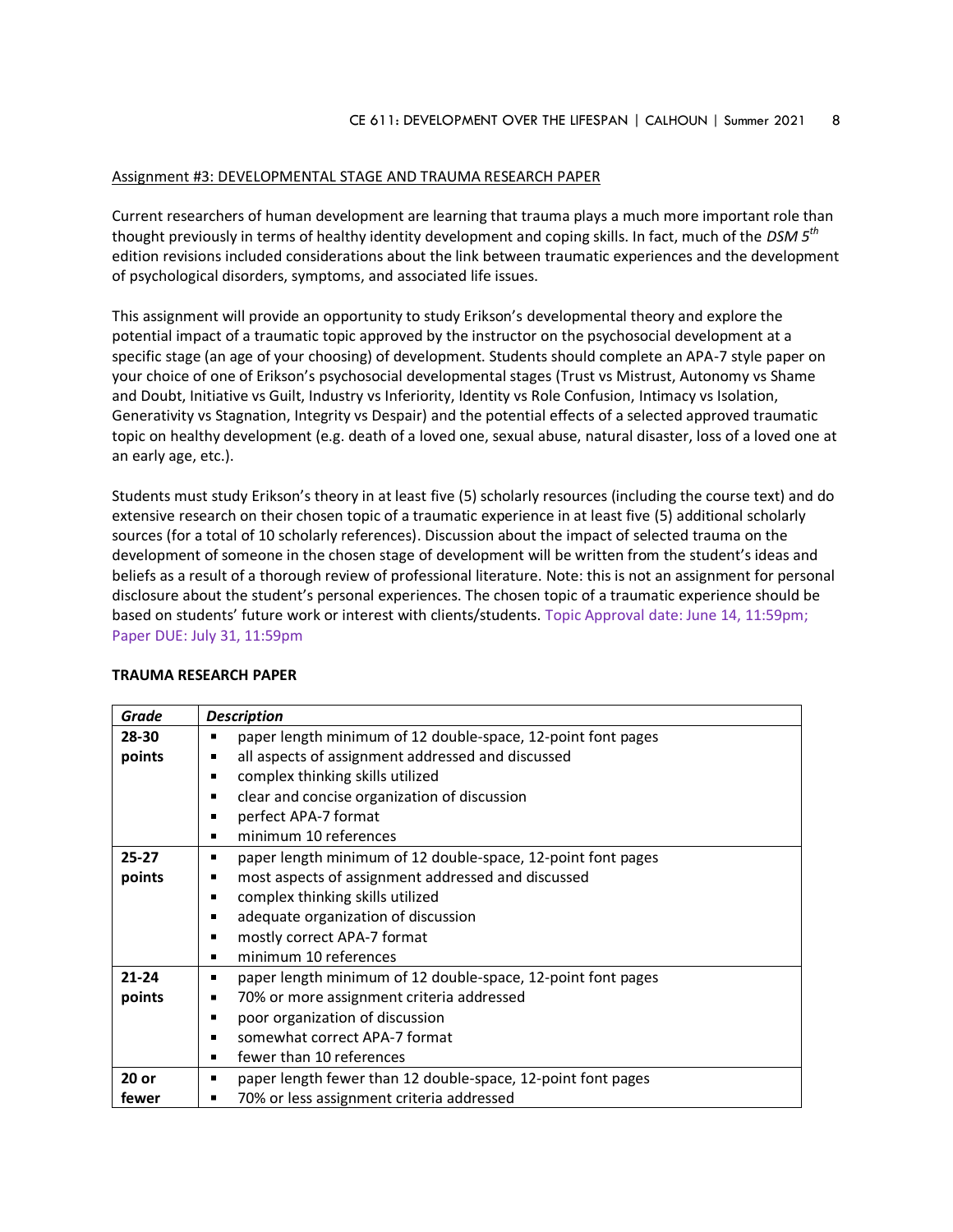| points | no organization of discussion |
|--------|-------------------------------|
|        | incorrect APA-7 format        |
|        | fewer than 10 references      |

#### Assignment #4: HAPPINESS DISCUSSION POSTS

#### *The Myths of Happiness*

Lyubomirsky (2013) has researched the concept of happiness and offers wisdom on how we set ourselves up for misery based on our ideas of what creates happiness.

A series of three reflections will be posted on the D2l Discussion board following a "What? So what? Now what?" format.

After reading the portions of assigned texts, students will write their reflections based on the following: What? -- What did you learn?

So what? -- Reflect upon the learning. How is it relevant or why is it important?

Now what? -- Consider ways to extend the learning to your life and pursuit of happiness.

Due dates for assigned chapters are as follows on each day at 11:59 pm: June 7: Foreword, Part I, Connections July 5: Part II, Work and Money July 26: Part III, Looking Back, Conclusion

You will receive points for your original posts. Optional: If you wish to read and respond to others' posts, you are welcome to do so. It may help enrich the learning of everyone in the class. Each original post is worth 7 points.

## **HAPPINESS DISCUSSION POSTS RUBRIC**

| <b>Points</b><br><b>Possible</b> | 6-7 points                                                                                                                                                                                          | 4-5 points                                                                                                                                                                 | 3 or fewer points                                                                                                                                                 |
|----------------------------------|-----------------------------------------------------------------------------------------------------------------------------------------------------------------------------------------------------|----------------------------------------------------------------------------------------------------------------------------------------------------------------------------|-------------------------------------------------------------------------------------------------------------------------------------------------------------------|
|                                  | Discussion of assigned<br>chapters is strong and<br>articulate; answers to<br>"What? So What" Now<br>What" questions are<br>thorough and well<br>developed. Critical<br>thinking skills are strong. | Discussion of assigned<br>chapters is adequate;<br>answers to "What? So<br>What" Now What"<br>questions are adequately<br>developed. Critical thinking<br>skills adequate. | Discussion of assigned<br>chapters is weak; answers<br>to "What? So What" Now<br>What" questions are not<br>well developed. Critical<br>thinking skills are weak. |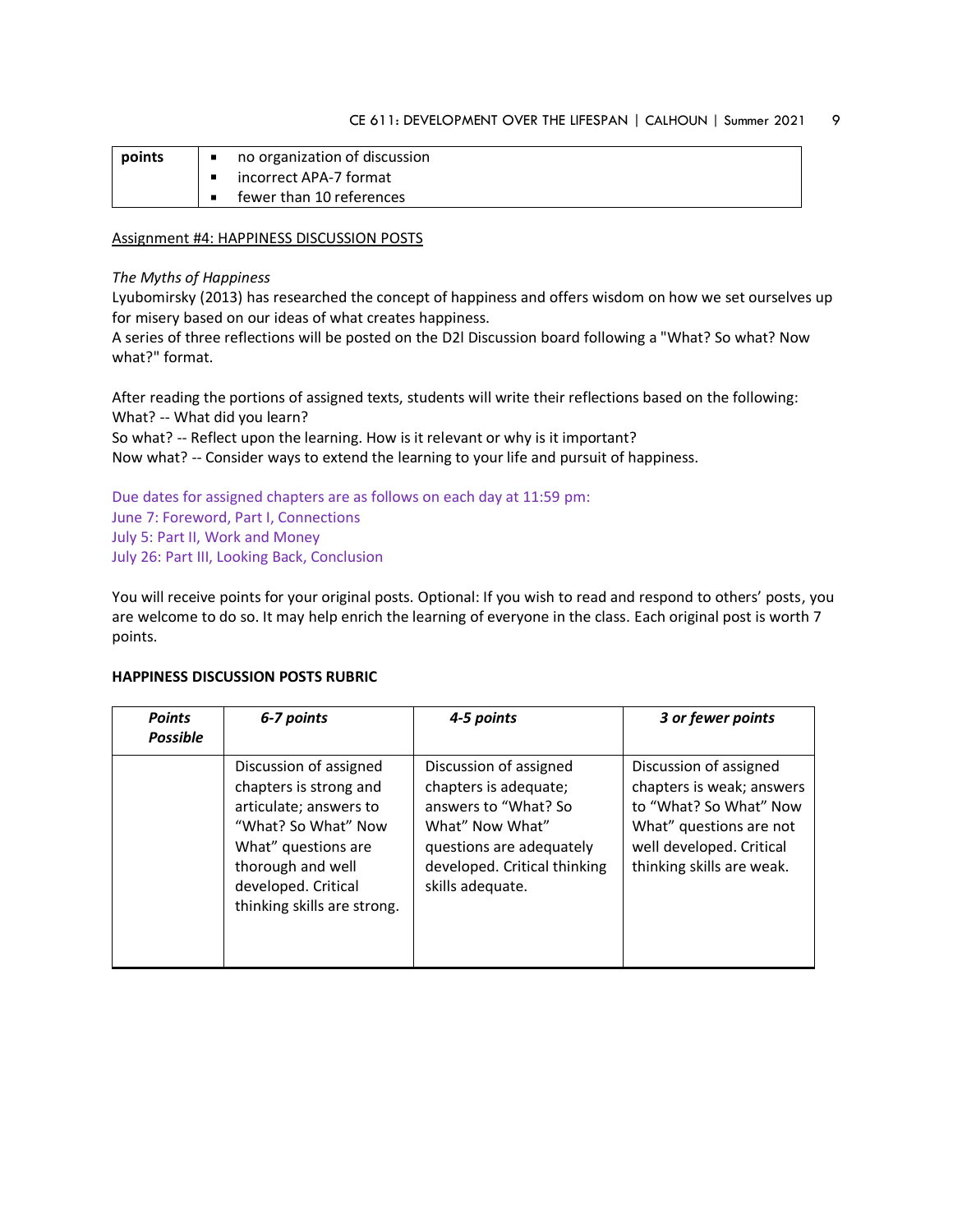# **VIII. UNIVERSITY EXPECTATIONS & COURSE POLICIES**

A. University Expectations and Resources

- Diversity Statement: This is meant to be a safe, welcoming, and inclusive classroom environment for students of all races, ethnicities, sexual orientations, gender identities/variances, ages, religions, economic classes, and ability statuses. As such, you will be encouraged and challenged to use language and basic counseling techniques that are respectful, inclusive, representative and culturally appropriate.
- Academic Integrity: Students are expected to practice professionalism and academic integrity in all assignments and class discussions. This includes but is not limited to treating other students and the professor respectfully, engaging in meaningful class discussions, thinking and writing critically and thoughtfully, creating original works, and citing all resources using APA format. Plagiarism will result in loss of credit for this course, and further consequences may result from the university system. The collegiate policy on plagiarism and cheating is outlined in the Student Handbook. It is your responsibility to be aware of this policy. You can also find it online at[: http://www.winona.edu/sld/academicintegrity.asp.](http://www.winona.edu/sld/academicintegrity.asp)
- Electronic Device Notice: As a matter of courtesy to your classmates and the instructor, please turn off your beepers, cell phones, and any other electronic devices that make any noise.
- Laptop/PDA Policy: Excluding students with a documented disability, the use of laptops and PDAs in class is prohibited without prior permission of the instructor.
- Class Visitor Policy: Due to the clinical nature of this course in this curriculum, visitors of any age are not allowed without prior permission of the instructor.
- E-mail Policy: You are assigned a university e-mail account that will be used by professors. Students should make every effort to get to know their account and check it regularly.
- Accommodations: Students with documented disabilities who may need accommodations, who have any medical emergency information the instructor should know of, or who need special arrangements in the event of an evacuation, should make an appointment with the instructor as soon as possible, no later than the 1st week of the term. According to Section 504 of the Rehabilitation Act of 1973, students with disabilities have the right to receive necessary reasonable accommodations and support services to allow equal access at Winona State University. If you have a disability that requires accommodations, you are eligible for support through access services, found at

[http://www.winona.edu/accessservices/gettingstarted.asp.](http://www.winona.edu/accessservices/gettingstarted.asp)

- Commitment to Inclusive Excellence: WSU recognizes that our individual differences can deepen our understanding of one another and the world around us, rather than divide us. In this class, people of all ethnicities, genders and gender identities, religions, ages, sexual orientations, disabilities, socioeconomic backgrounds, regions, and nationalities are strongly encouraged to share their rich array of perspectives and experiences. If you feel your differences may in some way isolate you from WSU's community or if you have a need of any specific accommodations, please speak with the instructor early in the semester about your concerns and what we can do together to help you become an active and engaged member of our class and community. Campus resources for students: [http://www.winona.edu/diversity/estatement.asp.](http://www.winona.edu/diversity/estatement.asp)
- B. Graduate Student Resources
- General Information: Academic calendar, forms and other procedures for graduate students can be found at <http://www.winona.edu/gradstudies/currentstudents.asp>

WSU-Rochester Student & Campus Services, UCR Room SS128, 285-7100, [\(www.winona.edu/rochester/\)](http://www.winona.edu/rochester/): RCTC Counseling Center, UCR Room SS133; 285-7260 [\(www.rctc.edu/counseling\\_career\\_center/\)](http://www.rctc.edu/counseling_career_center/) UCR Learning Center, UCR Room AT306; 285-7182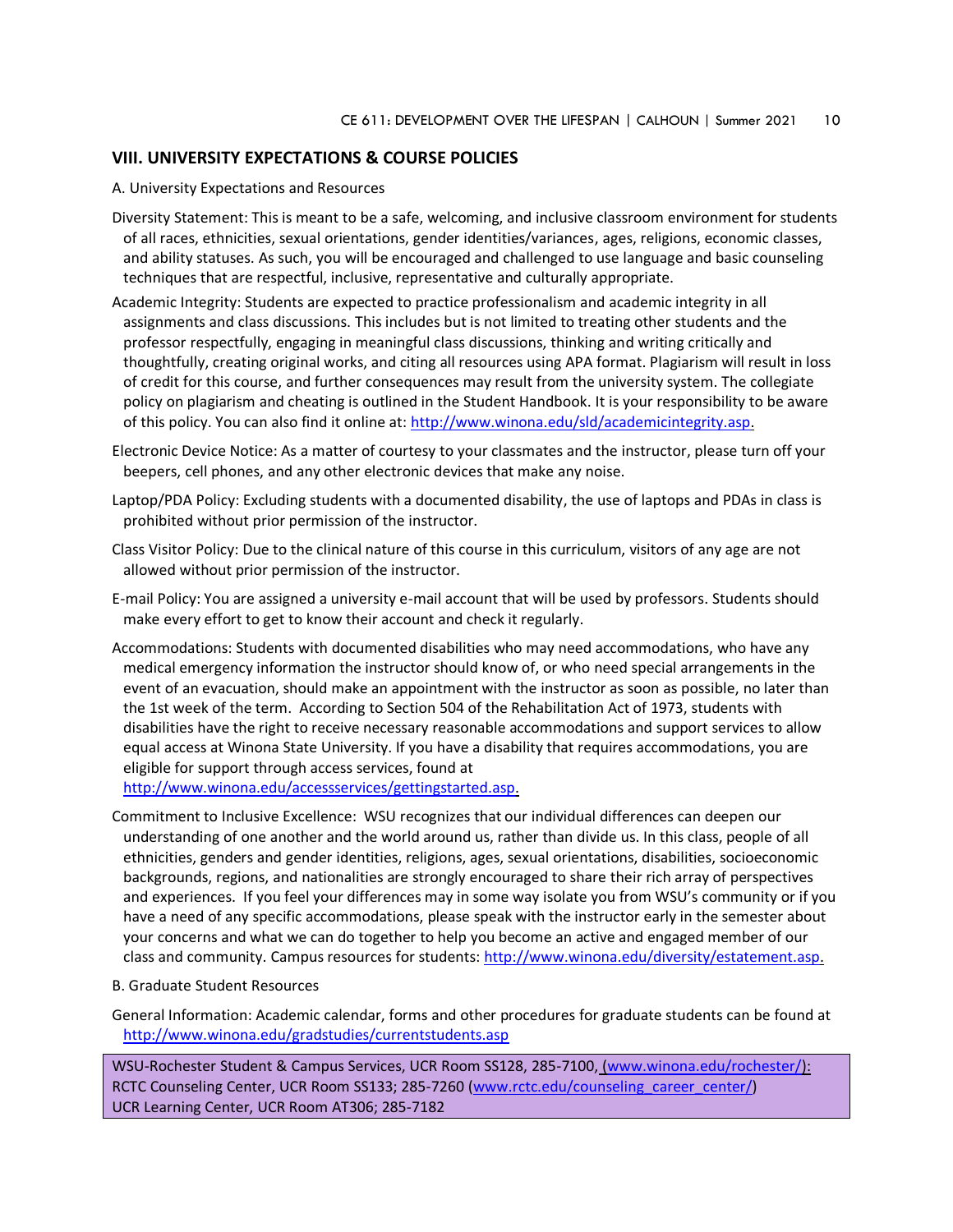Counseling Services: Graduate school can be very stressful. Counselors are available in Winona and through partnership with RCTC on the UCR campus to help you with a wide range of difficulties.

WSU counselors in Winona are located in the Integrated Wellness Complex 222 and they can be reached at 457-5330. The RCTC Counseling Center is located in SS 133 and can be reached at 285-7260.

Other Support Services: WSU-Rochester Student & Campus Services Office and the WSU Inclusion and Diversity Office are dedicated to helping students of all races, ethnicities, economic backgrounds, nationalities, and sexual orientations. They offer tutoring and a wide range of other resources.

The WSU-R Student & Campus Services Office is located in Room SS128 on the UCR campus and can be reached at 285-7100. The WSU Inclusion & Diversity Office is located in Kryzsko Commons Room 122, and they can be reached at 457-5595. Information about the KEAP Center, dedicated to supporting diversity on campus, can be found here: [http://www.winona.edu/diversity/22.asp.](http://www.winona.edu/diversity/22.asp)

UCR Learning Center – Rochester: For help with writing and the development of papers on the WSU-Rochester campus, contact personnel in AT306 or call 285-7182.

Writing Center - Winona: The Writing Center offers free, individualized instruction in all forms and disciplines during any stage of writing, reading, or research. Call 507.457.5505 for an appointment. Walk-ins also welcome.

Student Grievances: Students are encouraged to speak directly with instructors when concerns arise. When issues cannot be resolved between the student and the instructor, students have the right to due process. Such complaint procedures are available online at:<http://www.winona.edu/sld/studentgrievance.asp>